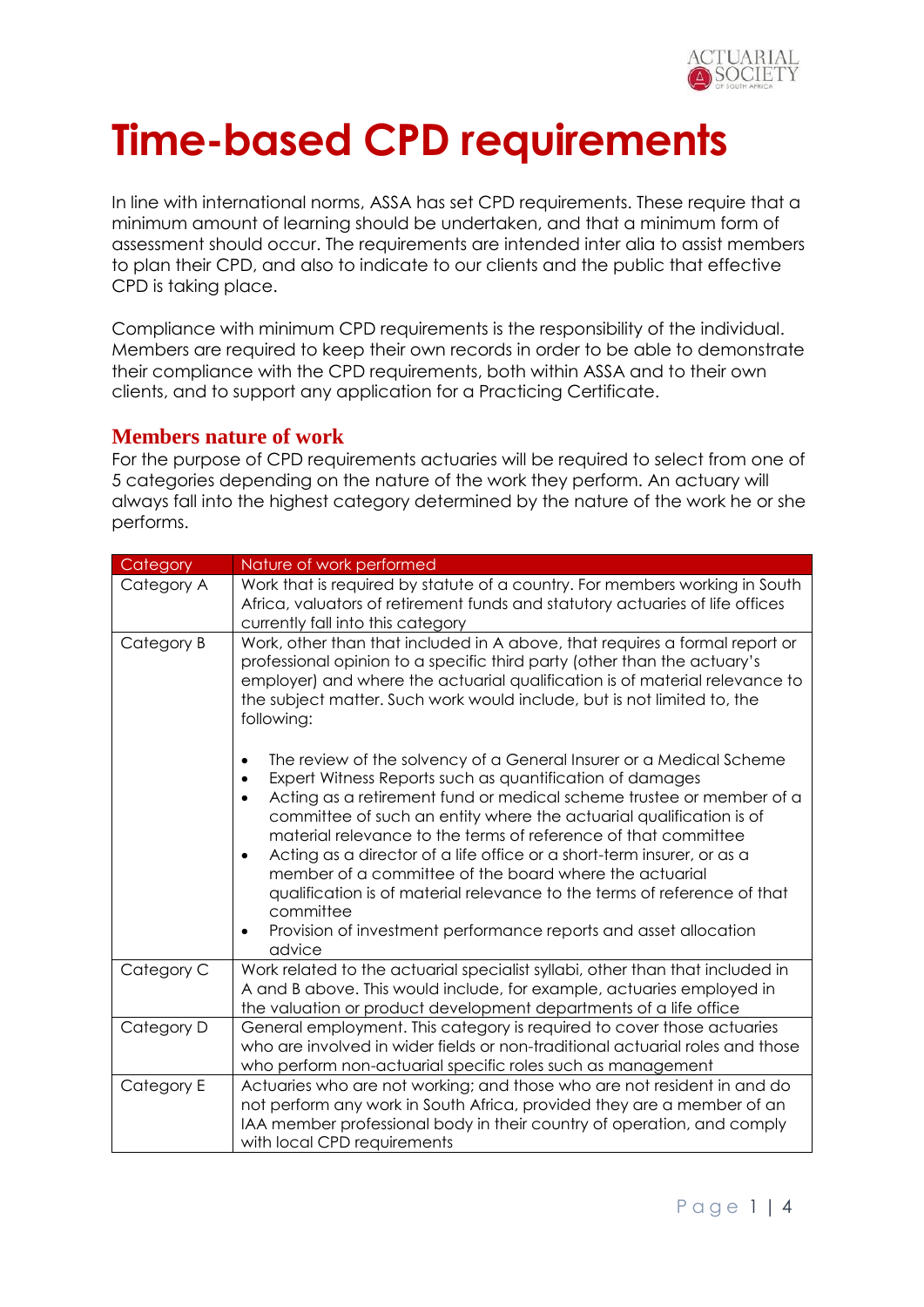

## **Time-based CPD requirements**

The CPD requirements for actuaries falling into the categories set out above are as follows:

| Nature of<br>work | <b>CPD Requirement</b>                                                                                                                                                                                                                                                                                                                                                               |
|-------------------|--------------------------------------------------------------------------------------------------------------------------------------------------------------------------------------------------------------------------------------------------------------------------------------------------------------------------------------------------------------------------------------|
| Category A        | A minimum of 15 hours of verifiable CPD in any one year with a minimum of<br>10 hours in their specific practice area and a minimum of 2 hours specifically<br>related to professional matters.                                                                                                                                                                                      |
|                   | Where an actuary has a practicing certificate in more than one practice<br>area, he or she has to meet the "specific practice area" CPD requirements<br>for each practice area. However, where a CPD event may be considered<br>to be relevant to more than one area, it could be counted towards the<br>requirements of both.                                                       |
|                   | The nature of the CPD undertaken for Category A should be such as to<br>demonstrate that the actuary is taking active steps to stay abreast of both<br>technical and general matters relating to the practice area.                                                                                                                                                                  |
| Category B        | A minimum of 15 hours of verifiable CPD in any one year with a minimum of<br>10 hours relevant to the actuarial work being performed and a minimum of<br>2 hours specifically related to professional matters.                                                                                                                                                                       |
|                   | Where the actuary can demonstrate that insufficient verifiable activities are<br>available to meet the relevant requirement under Category B, self-assessed<br>activities may be substituted for verifiable activities.                                                                                                                                                              |
|                   | The nature of the CPD undertaken for Category B should be such as to<br>demonstrate that the actuary is taking active steps to stay abreast of<br>general and, where written reports are provided to a third party, technical<br>matters of relevance to the work being performed.                                                                                                   |
|                   | While the 10 hours of "relevant" CPD is not cumulative for multiple areas of<br>work under Category B, the actuary should ensure that sufficient learning is<br>undertaken in all areas where they work.                                                                                                                                                                             |
| Category C        | A minimum of 15 hours CPD in any one year (either verifiable or self-<br>assessed) with a minimum of 10 hours relevant to the work being performed<br>and a minimum of 2 hours specifically related to professional matters.                                                                                                                                                         |
| Category D        | A minimum of 10 hours CPD in any one year (either verifiable or self-<br>assessed) with a minimum of 2 hours specifically related to professional<br>matters. Each actuary should determine their own requirements for CPD<br>taking into account the nature of the work that they perform and the<br>overriding requirement to maintain their knowledge at an appropriate<br>level. |
| Category E        | No CPD is required.                                                                                                                                                                                                                                                                                                                                                                  |

A member is also required to undertake a further 50 hours per year of developmental activity, in addition to the minima set out in 3.3 above. In addition to any verifiable or self-assessed CPD activities logged in excess of the minima, this would include the reading of non-actuarial journals and other general business and knowledge development activities.

For the purposes of the CPD requirements, CPD has been defined as either 'verifiable' or 'self-assessed' as set out below: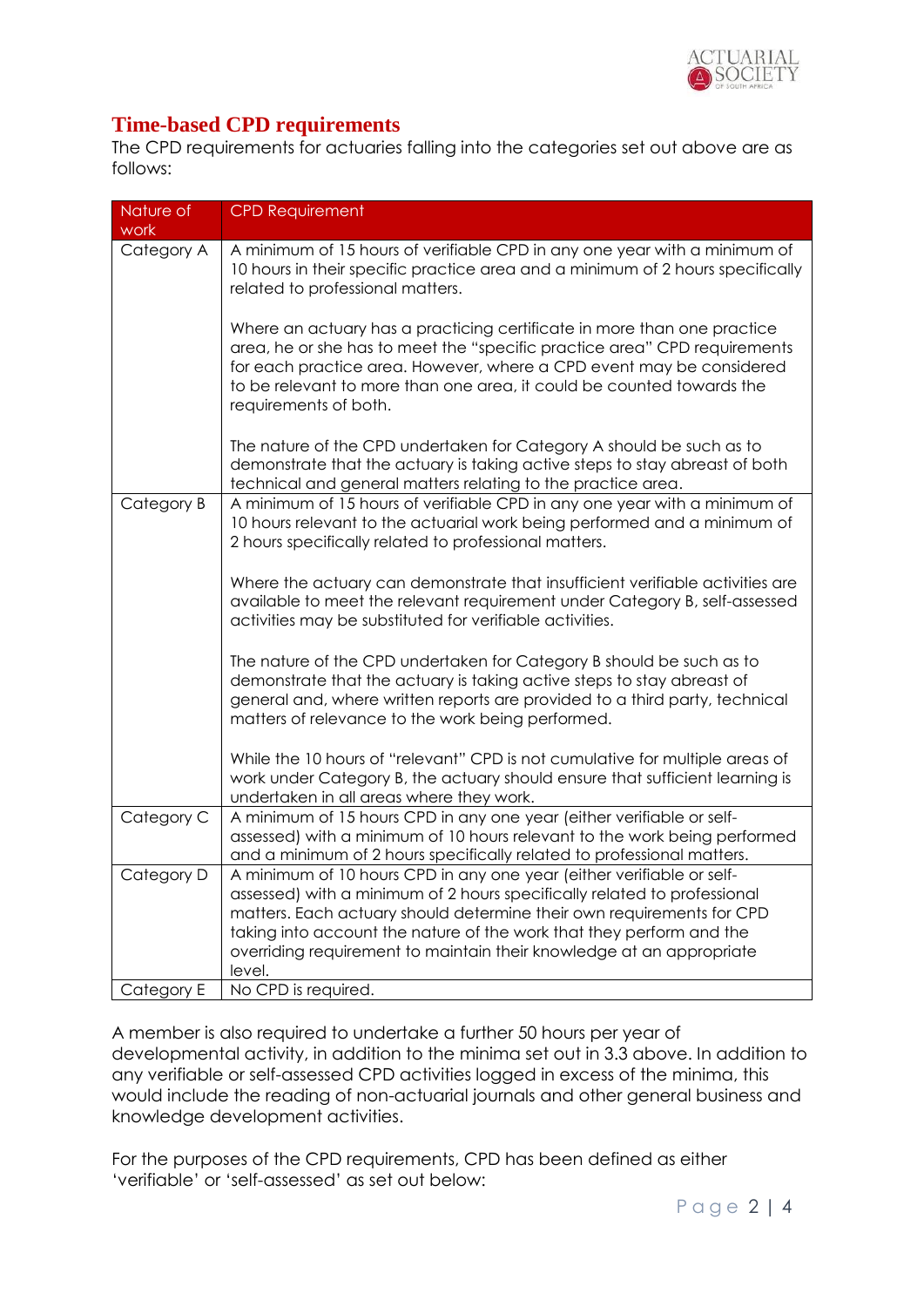

| Verifiable                                                                                                                                                                                                                                                                                                                                                                                                                                                                                                                                                                                                             | Self-assessed                                                                                                                                                                                                                                                                                                         |
|------------------------------------------------------------------------------------------------------------------------------------------------------------------------------------------------------------------------------------------------------------------------------------------------------------------------------------------------------------------------------------------------------------------------------------------------------------------------------------------------------------------------------------------------------------------------------------------------------------------------|-----------------------------------------------------------------------------------------------------------------------------------------------------------------------------------------------------------------------------------------------------------------------------------------------------------------------|
| Where the activity or outcome can be<br>observed by others. This would include<br>formally organised events of a<br>specifically actuarial nature such as<br>ASSA Conventions, seminars or sessional<br>meetings, work on ASSA committees,<br>formal in-house professional meetings or<br>seminars, formally assessed studies and<br>preparing and delivering learning to<br>colleagues. It would also include<br>relevant seminars or courses organised<br>by other bodies, including conferences<br>of overseas actuarial bodies, provided<br>that the content is relevant to actuarial<br>practice in South Africa. | Would cover CPD where the activity or<br>the outcome is not directly observable<br>by others, and would include, for<br>example, self-study and relevant<br>personal reading. The actuary would<br>need to be able to justify the inclusion<br>of such CPD as part of their CPD record<br>to their peers if required. |

### **CPD Events**

In order to ensure an adequate spread of learning opportunities, it is required that at least FOUR "events" be logged in any one year. A single "event" would include, for example, a convention, a sessional meeting, a particular external course or a set of reading/self-study activities around a particular topic. While no limit is attached to "in house" events, care should be taken to ensure an appropriate spread of CPD activities.

ASSA will not formally "accredit" ASSA or other events for CPD purposes and the value of any event is left to the judgement of each individual actuary. However, any member is welcome to approach the convenor of the CPD Committee for an opinion on the CPD value of any specific event.

#### **CPD Assessment**

Contemporary theories of learning indicate that assessing whether learning has taken place is an essential part of any educational project. Theories of assessment also argue that assessment must be perceived by the learner as relevant, if real behavioural change is to happen. Ideally, therefore, each member should personally assess the outcome of their CPD activities.

Members should also be aware that the requirements set out above may not always adequately cover all situations, and should plan their individual CPD activities to ensure that they have adequate knowledge for all the roles they fulfil. For example, if a statutory valuator of a life office also acts a retirement fund trustee, he/she should take care to ensure the maintenance of adequate knowledge and appreciation of retirement fund matters, even though not required by the strict interpretation of the CPD requirements stated.

## **CPD Recording and reporting**

The CPD year will run from 1st December to 30th November to allow for certification at the time of membership renewal.